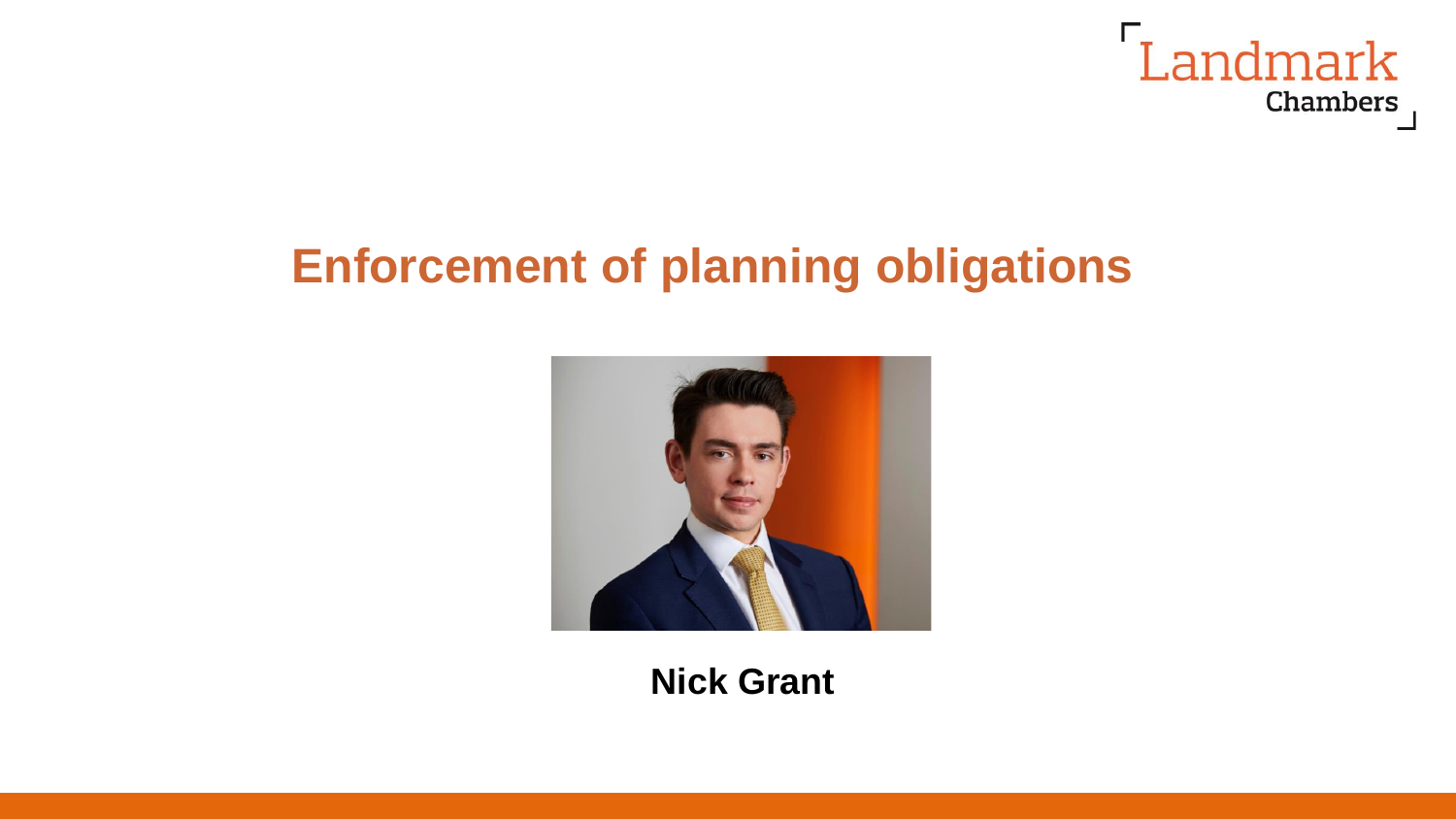### **Nature of an s. 106**



- Nature of an s. 106 agreement: *Newham LBC v Ali* [2014] 1 WLR 2743 [16]
- Against whom enforceable (s. 106(3), (4)).
- Interpretation: *R (Robert Hitchens Ltd) v Worcestershire CC* [2016] J.P.L 373, [29]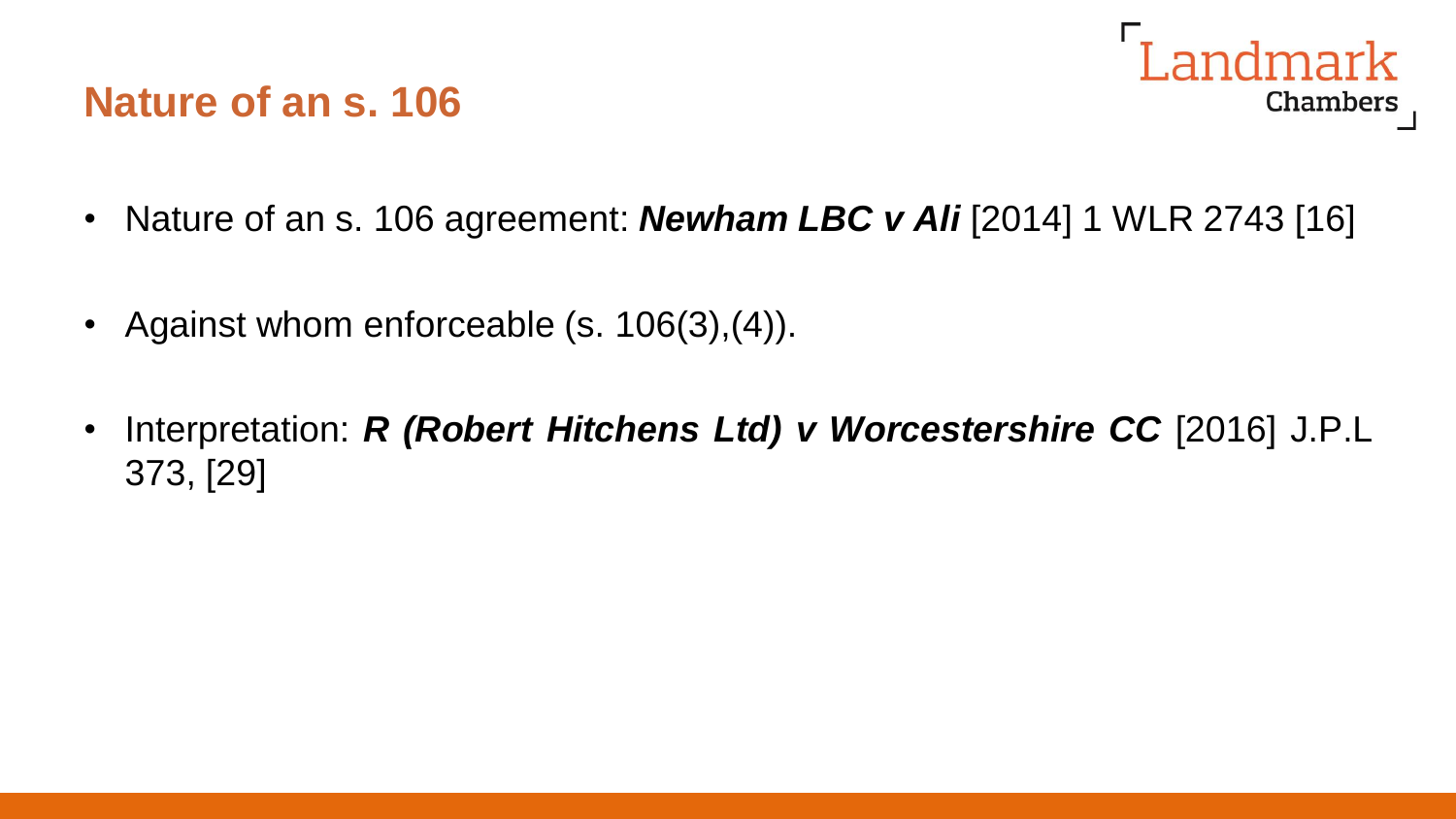### **Enforcement**



- Only by the LPA (s. 106(3)), *Milebush Properties Ltd v Tameside MBC, Hillingdon* [2011] P.T.S.R. 1654
- Statutory methods
	- Injunctions (s. 106(5))
	- $-$  Entry on land (s. 106(6))
	- Charging orders (s. 106(12), but regulations not made)
- Contractual: *Avon CC v Millard* (1985) 50 P&CR 275, 279
- Do not have to exhaust planning enforcement remedies: *Avon CC*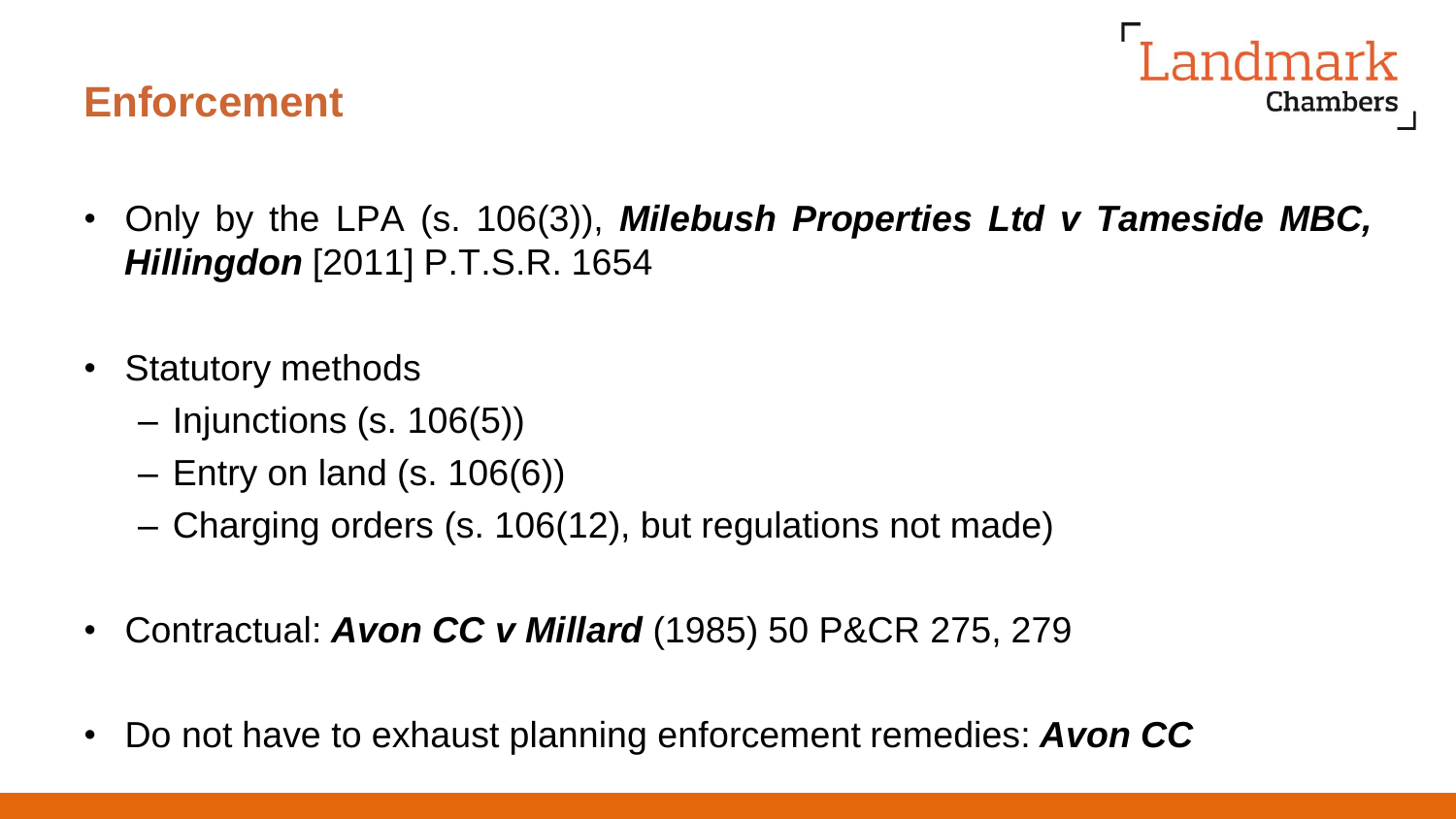# Chambers

## **Injunctions**

- *Newham LBC v Ali:*
	- Interim injunction governed by *American Cyanamid*
	- Damages rarely adequate, [17]
	- Injunction ought ordinarily to be granted, [20]
	- Matters to take into account, [20]-[23]
	- Ability to suspend (use sparingly!) [35]-[42]
- *Waltham Forest v Oakmesh Ltd* [2010] JPL 249
	- Obligations to build? [66]
	- What if planning permission denied? [67]-[68]
	- Obligation more expensive? [70]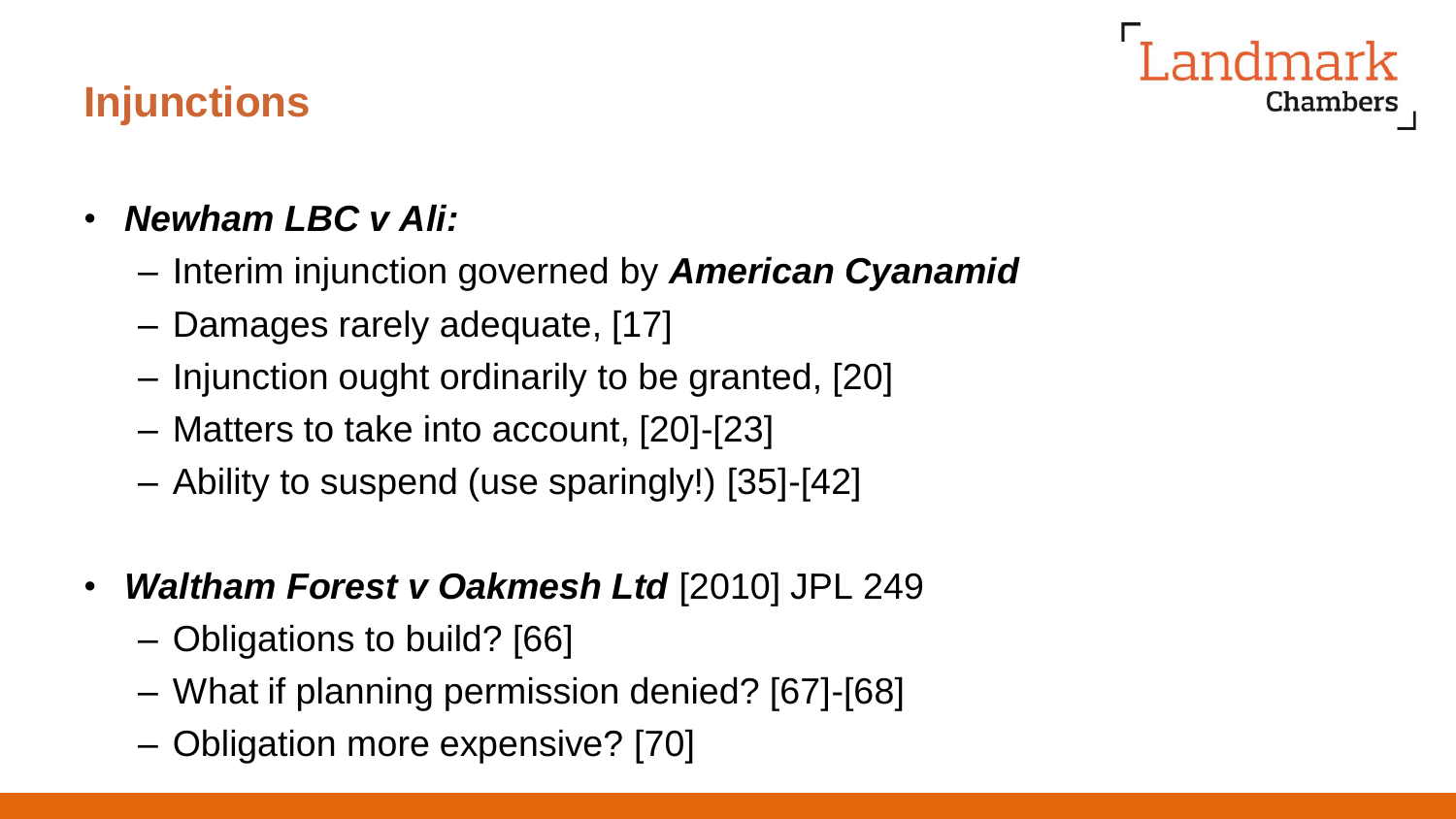

#### **Money Claims**

- Damages?
- Debt? *R (Renaissance Habitat Ltd) v West Berks DC* [2011] J.P.L 1209 – JR of decision by WB to commence debt claim against R
	- Argued that obligations in s. 106 unlawful as SPG varied
	- JR dismissed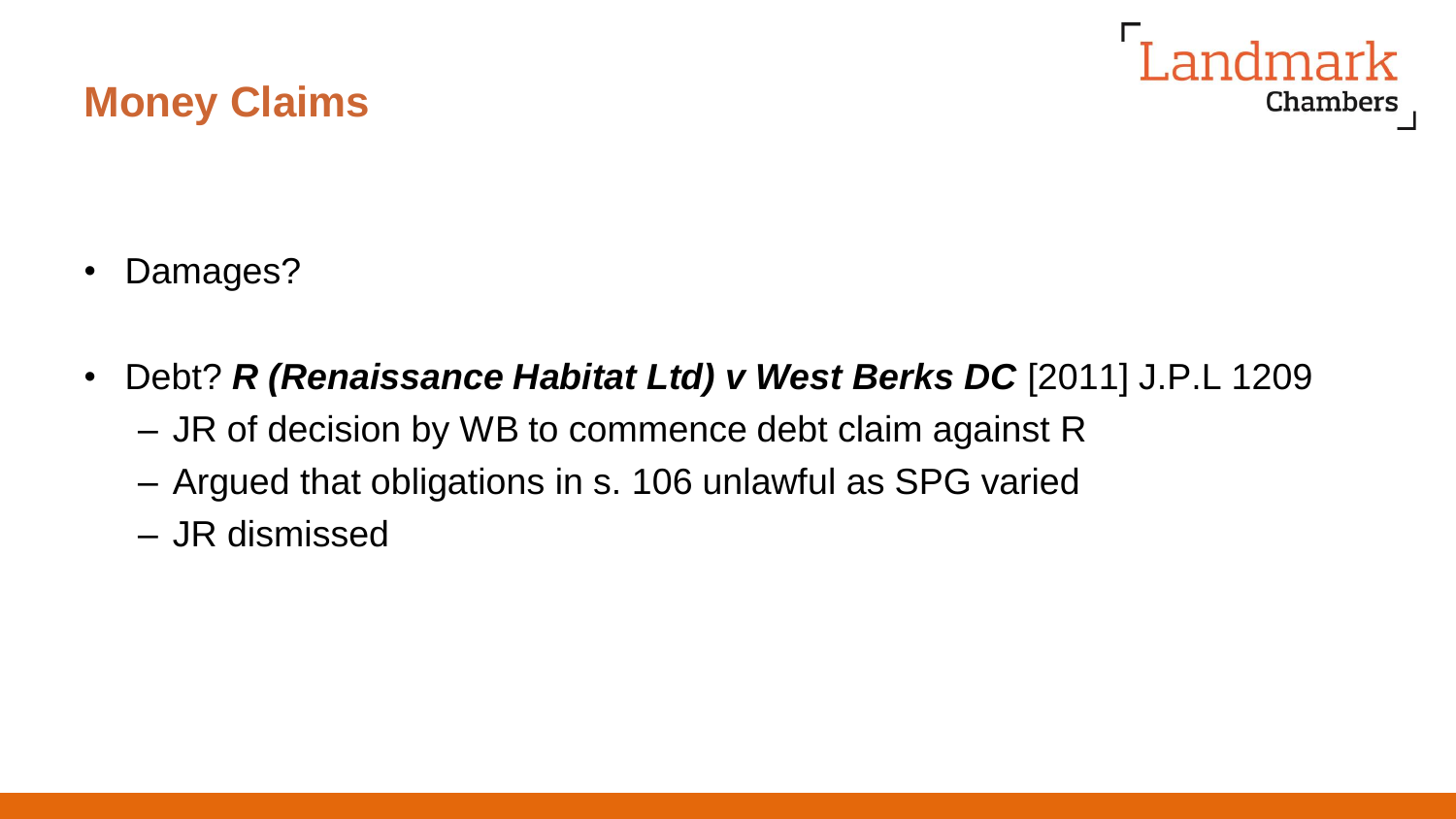

### **ADR**

- Expert determination key points
	- Contractual process based on consent: *Campbell v Edwards* [1976] 1 WLR 403
	- Court often won't decide matters to go to ED: *Milebush Properties Ltd v Tameside MBC, LB Hillingdon* [2010] EWHC 1022 (Ch), [2011] PTSR 1654 (EWCA)
	- Sometimes final and binding: *Jones v Murrell* [2016] EWHC 3036 (QB)
	- Court's jurisdiction to review decision cannot be *totally* ousted: *Barclays Bank plc v Nylon Capital LLP* [2011] EWCA Civ 826 [21]-[35]
- Arbitration Arbitration Act 1996